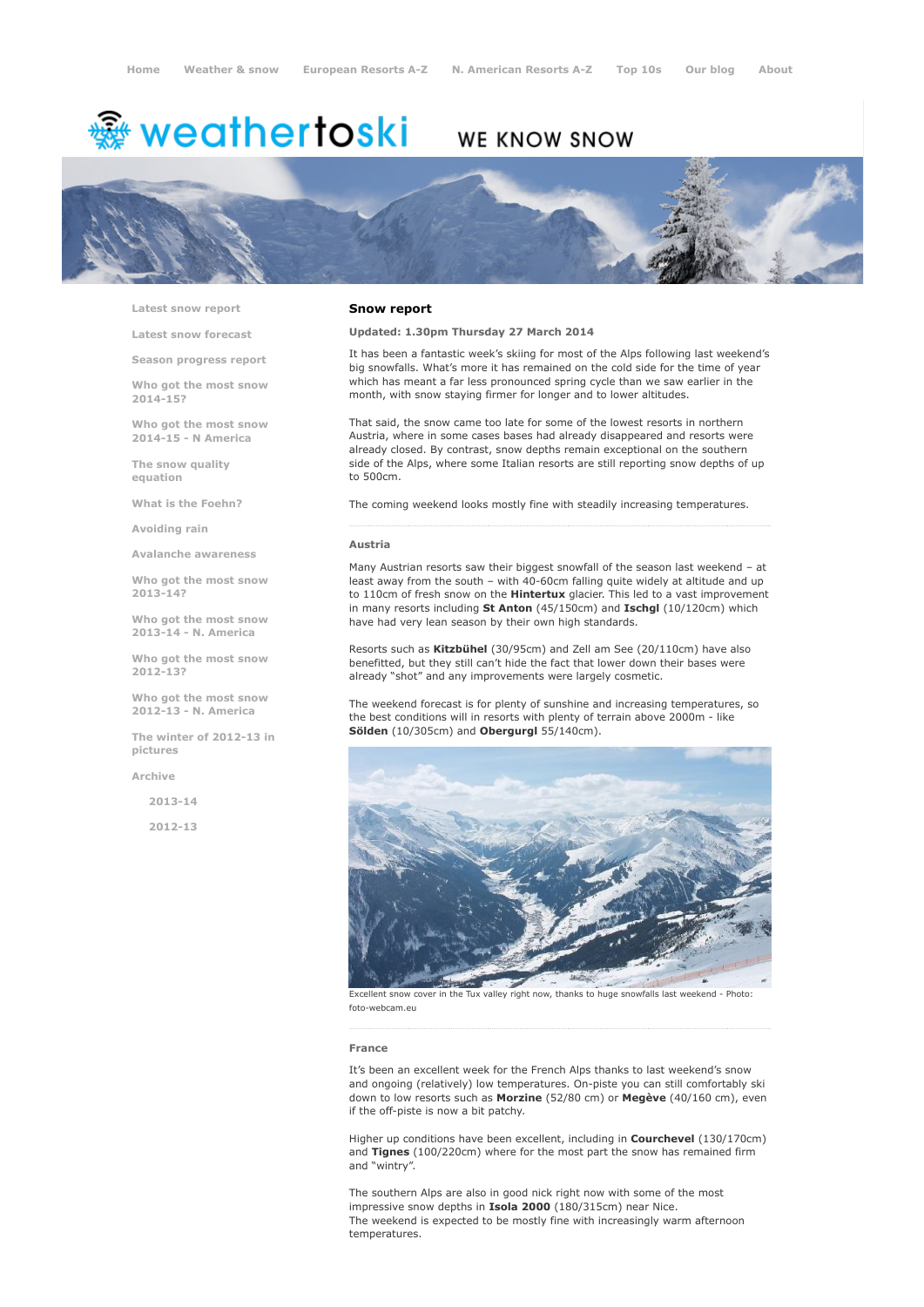

[Tweet](https://twitter.com/intent/tweet?original_referer=http%3A%2F%2Fwww.weathertoski.co.uk%2Fweather-snow%2Farchive%2Fsnow-report-27-03-2014%2F&ref_src=twsrc%5Etfw&text=Weather%20to%20ski%20-%20snow%20report%20-%2027%20March%202014&tw_p=tweetbutton&url=http%3A%2F%2Fwww.weathertoski.co.uk%2Fweather-snow%2Farchive%2Fsnow-report-27-03-2014%2F)

Tweet this page





 $G+1$  0

# Contact us...

Got a burning question about weather or snow conditions in the Alps? [Contact](http://www.weathertoski.co.uk/about-1/contact-us/) us and we'll do our best to answer it...

E: [info@weathertoski.co.uk](mailto:fraser@weathertoski.co.uk)

T: +44 (0)20 3151 3154



enty of snow in France, even in the lower resorts such as Megève - Photo: megeve.com

# Italy

Most Italian resorts are still in excellent shape, with fresh snow in varying quantities last weekend and relatively low temperatures this week. The most impressive snow depths are in the central and eastern Italian resorts such as Madesimo (250/500cm) and Passo Tonale (60/600cm), but the freshest of the snow is actually further west in the likes of Sauze d'Oulx and Sestriere (80/140cm) where it was still snowing this morning.

Expect the spring freeze-thaw cycle to become more pronounced this weekend as temperatures rise, with the best conditions most likely in resorts with plenty of skiing over 2000m - such as **Cervinia** (60/310cm).



Fabulous snow conditions today in Cervinia, with a dusting of fresh snow. This is Plan Maison -Photo: cervinia.it

# Switzerland

All Swiss resorts received significant snow last weekend with nearly 1m in parts of the south-east, where  $St$  Moritz (110/240cm) continues its vintage season.

There was plenty of snow further north, too though, with temperatures forecast to increase this weekend, conditions are likely to be more variable in the likes of Wengen (20/210cm) and Klosters (30/170cm), at least lower down.

For the very best conditions stick to resorts with lots of skiing above 2000 or even 2500m, such as Zermatt (115/210cm) and Saas-Fee (85/360cm).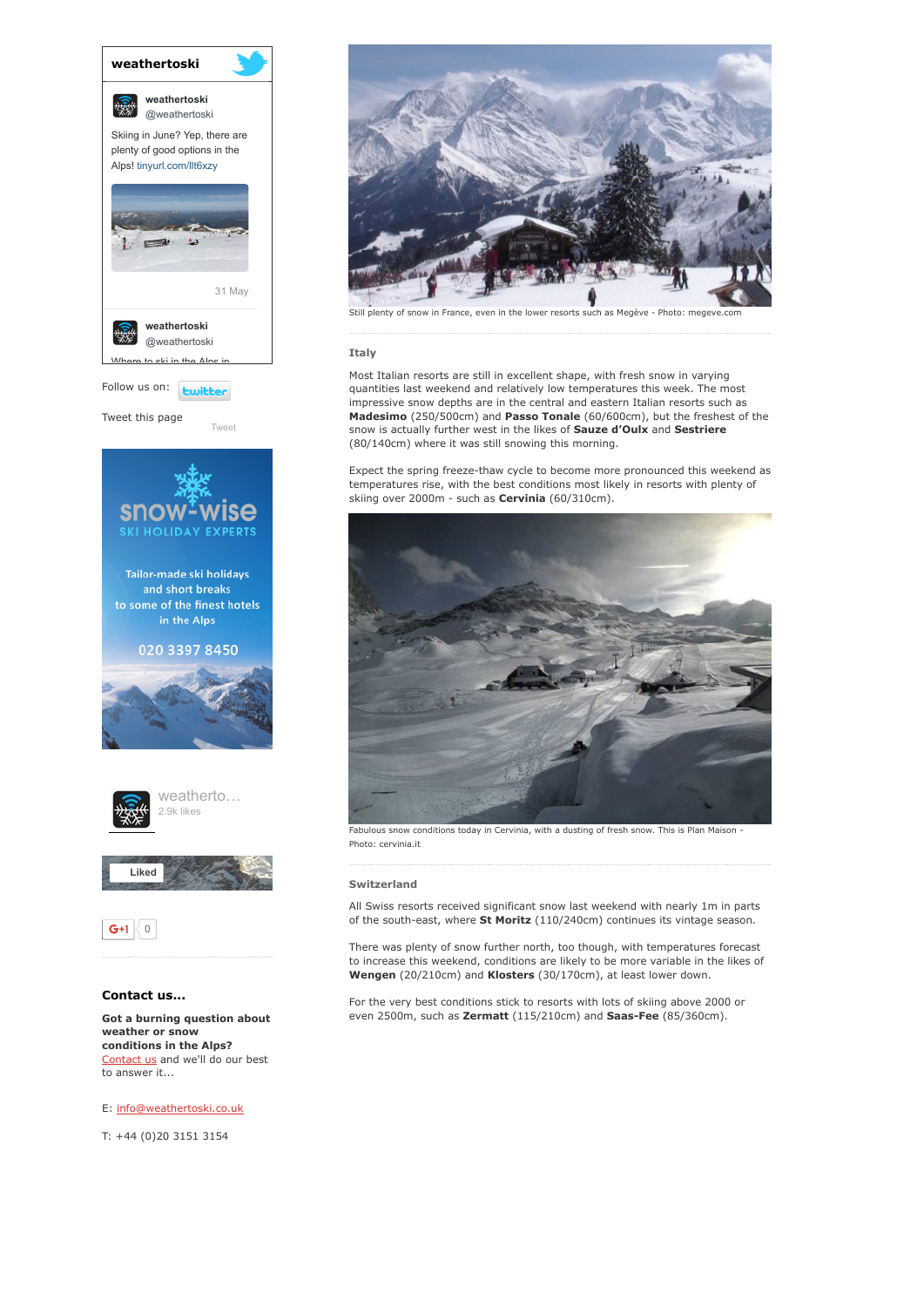

Near perfect conditions in St Moritz this week, even if the lake is beginning to show signs of a thaw Photo: engadinerpost.ch

Rest of Europe

Conditions are excellent in the Pyrenees, with deep bases and fresh snow. Baqueira Beret (Spain) has 145/345cm depending on altitude and Soldeu (Andorra) 90/200cm.

Bulgaria's less than convincing season is spluttering towards its end. There is still some reasonable piste skiing at altitude in **Bansko** (0/150cm), but lower down the cover is now very patchy.

Better news up in Scandinavia where most resorts are still in good nick. The best conditions are probably in Norway with 185cm on the upper slopes of Hemsedal.



There is still some fabulous skiing to be had in Soldeu, which continues its excellent season - Photo: grandvalira.com

### USA

It's snowing again across much of Colorado after a relatively dry spell of weather. This is good news for the likes of Breckenridge (221cm mid-mountain) which has enjoyed a bountiful season with plenty of good skiing to come.

Further north, Jackson Hole (269/320cm) is also enjoying fresh snow, with California even getting in on the action. Heavenly currently reports 15cm of powder on a 168cm base with lots more snow in the forecast!

## Canada

Whistler (277cm mid-mountain) is in tremendous shape right now, with a foot of new snow and lots more in the forecast. Further inland, recent snowfalls have been more modest, but conditions remain excellent in Fernie (364cm) and Revelstoke (261cm). All in all it's great news for the resorts of western Canada.